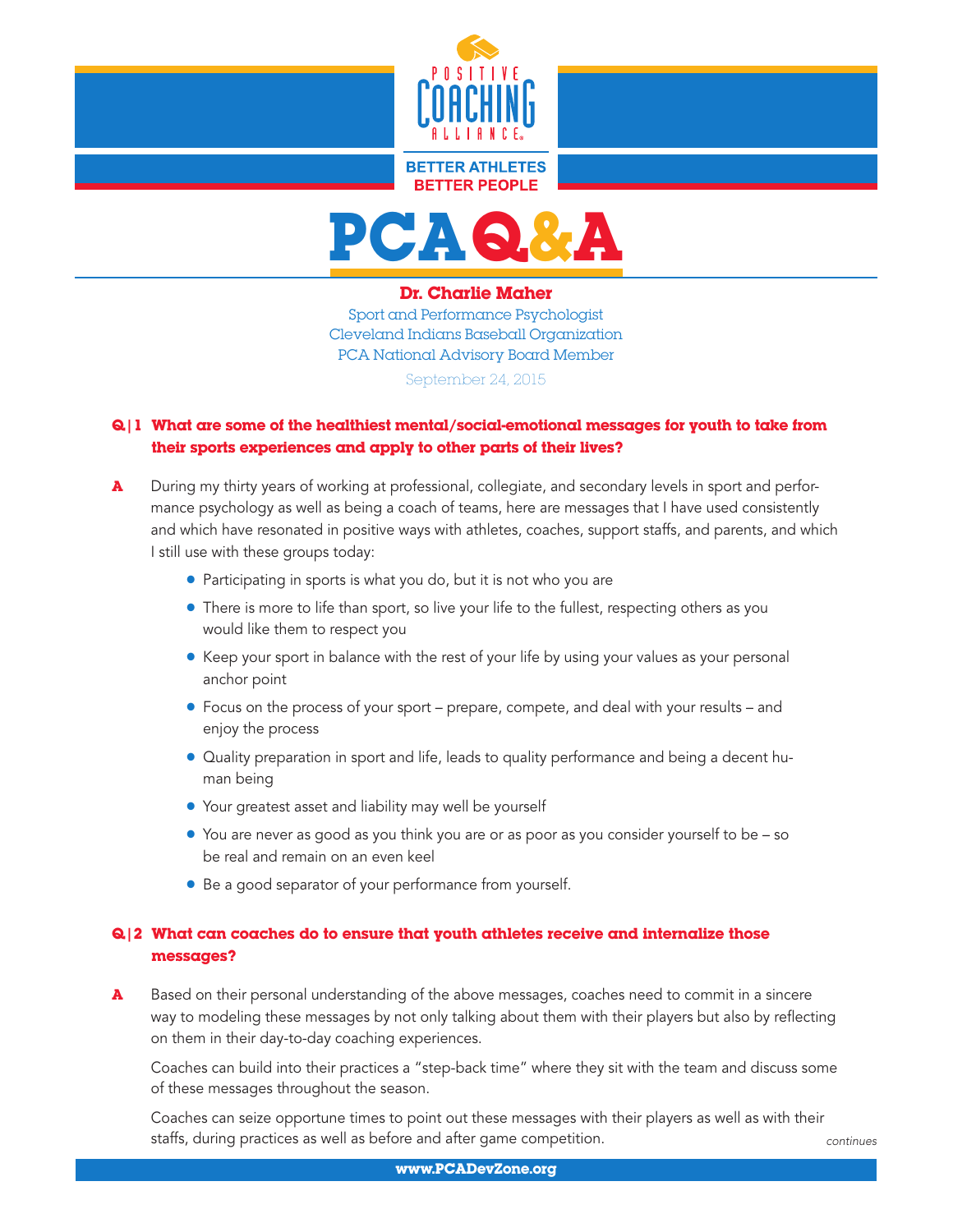

#### $Q/3$  What is your advice for a player who is struggling to break out of a slump?

A Although the word "slump" is often used in sport, I prefer not to use that word with athletes and coaches; the word connotes negativity and a concern about outcomes and numbers.

 My advice, therefore, to players who are not performing as expected is for them to deal with the things over which they have control – before, during and following the game or competition.

**Before** the contest, players need to make sure they have process – specific routines – that they apply consistently to prepare themselves for games/competition and that they commit to that process, whatever the results. Players should develop productive pre-performance routines – that is, how they get ready for the game – physically, mentally, and emotionally.

**During** the game or actual competition, players should further take charge of the process by paying attention to things over which they have control, one step at a time while being in the moment – one pitch, one possession, one serve, etc. Players should strive to focus on doing things well in the moment, paying attention to the task at hand, and not focusing on results.

After the game or competition, and in conjunction with their coach, players can review their performances – the plusses and minuses – and determine what they have learned and how to move forward.

#### $Q/4$  How can coaches help when a player is consistently performing in ways that are less than expected?

**A** 1. Make sure that the player has been practicing the correct way to do things in terms of the relevant physical and mental areas and also with respect to the technical fundamentals of the sport.

2. Encourage players to focus on the process of playing their sport – that is, how they prepare, compete, and assess their results.

**3.** Look for the "small daily wins", that is, the energy and effort that the player manifests during both practice and competition and provide the player with feedback on these kinds of "controllables."

4. Do not emphasize results or imply that the player is not "good" at getting results.

**5.** Remember that, as a coach, your job is to remain composed and to teach and instruct the player how to respond to the good times and the not so good ones.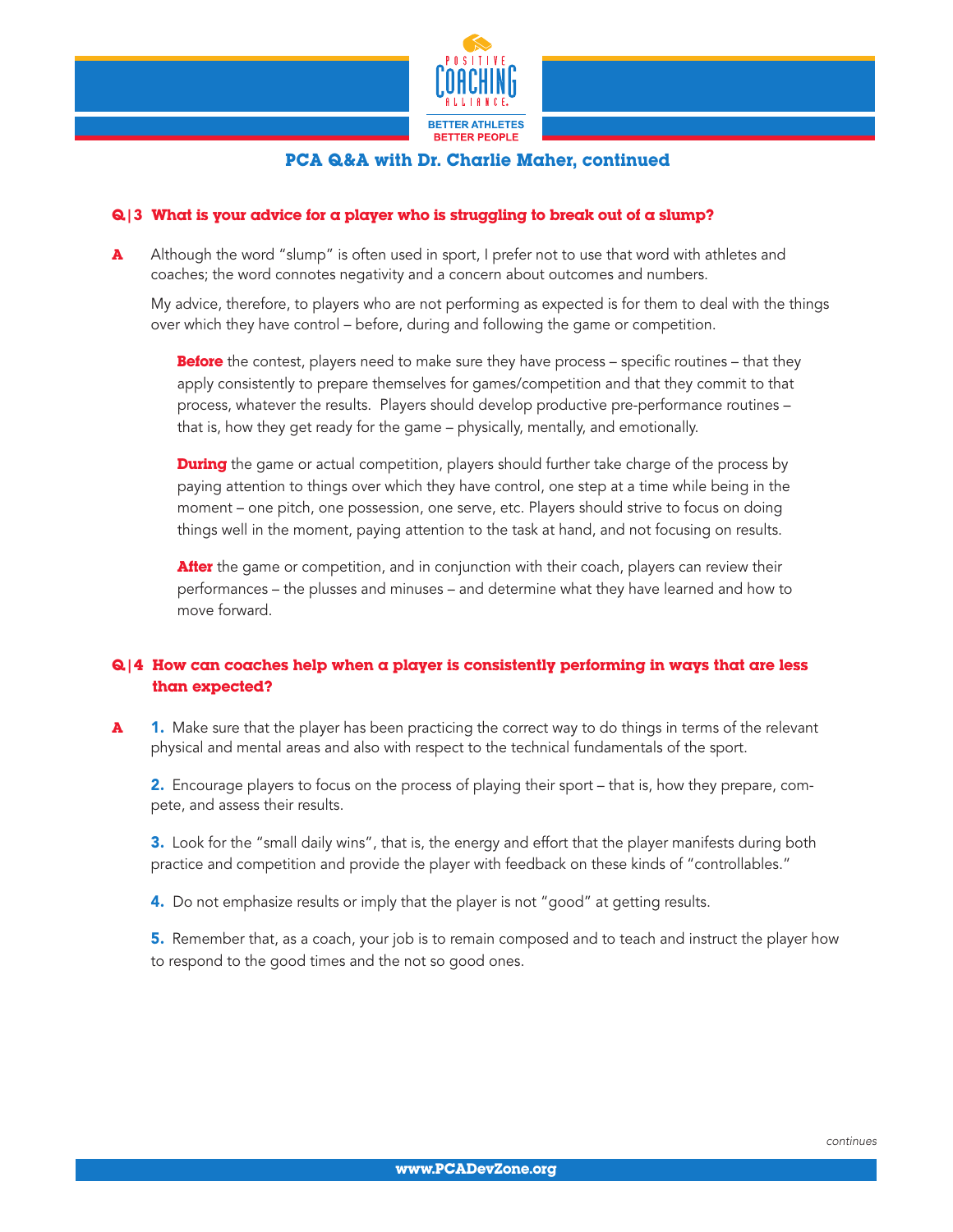

## Q|5 How can coaches handle youth or adolescent athletes who think too highly of themselves or their skills? How does a coach deflate the ego of the player without meanness or crushing the spirit of the player?

#### **A** There are two dimensions to the scenario reflected in this question:

 The first dimension has to do with the extent to which athletes have learned to be accurate self-evaluators of their performance. In this regard, some athletes have not been instructed in how to view their results and skills in relation to observable and agreed-upon standards. Therefore, the coach can instruct the athlete in how to use objective sources of information – such as examples of other players and in watching their own performance on video and discussing the performance with them.

 The second dimension involves athletes who have learned to be self-centered and attentive to themselves and who overvalue their performance and skills over what is real. This kind of athlete may have been told by others – family, friends, other players, coaches – that they are better than they currently are by objective standards, at this point in time. As such, it is likely that the athlete is not a good team player. For this dimension, coaches can discuss their concerns with the athlete, one on one, not in front of others, and certainly not with the entire team present.

### $Q/6$  What are some of the cues a coach can pick up on to determine how each individual player learns (i.e., visual, auditory, kinesthetic learners)?

A Coaches should not, in my professional judgment, try to identify individual learning styles of their players. This can be a place of misplaced precision on the part of the coach. As far as I know, there have been no validated learning styles inventories that relate to sport whose results have been published in scientific, peer-reviewed journals.

 Rather, coaches can best use their coaching time well if they develop and consistently use a sound "sensory-based teaching framework" with individual players. In this regard, I recommend the "VAK "approach is used with all players, both in group and one-to-one situations.

- $\bullet$  V Visual (a) show the individual player what is expected and have the player see these expectations by pointing these expectations out in other players (models) both in live settings and on video and (b) model the desired performance themselves for the player. Most young players are visually oriented by virtue of all of the visual technologies that are available.
- $\bullet$  A Auditory (a) instruct the player in how to pay attention and listen to what is being taught and (b) ask the player to repeat what he or she has heard. In this sense, the coach is helping the player to develop his/her sports listening skills.
- $\bullet$  K Kinesthetic (a) make sure that player has sufficient repetitions on the field or court so that he or she can make progress in solidifying what has been taught through seeing (V) and listening (A); and (b) provide the player with feedback on these repetitions.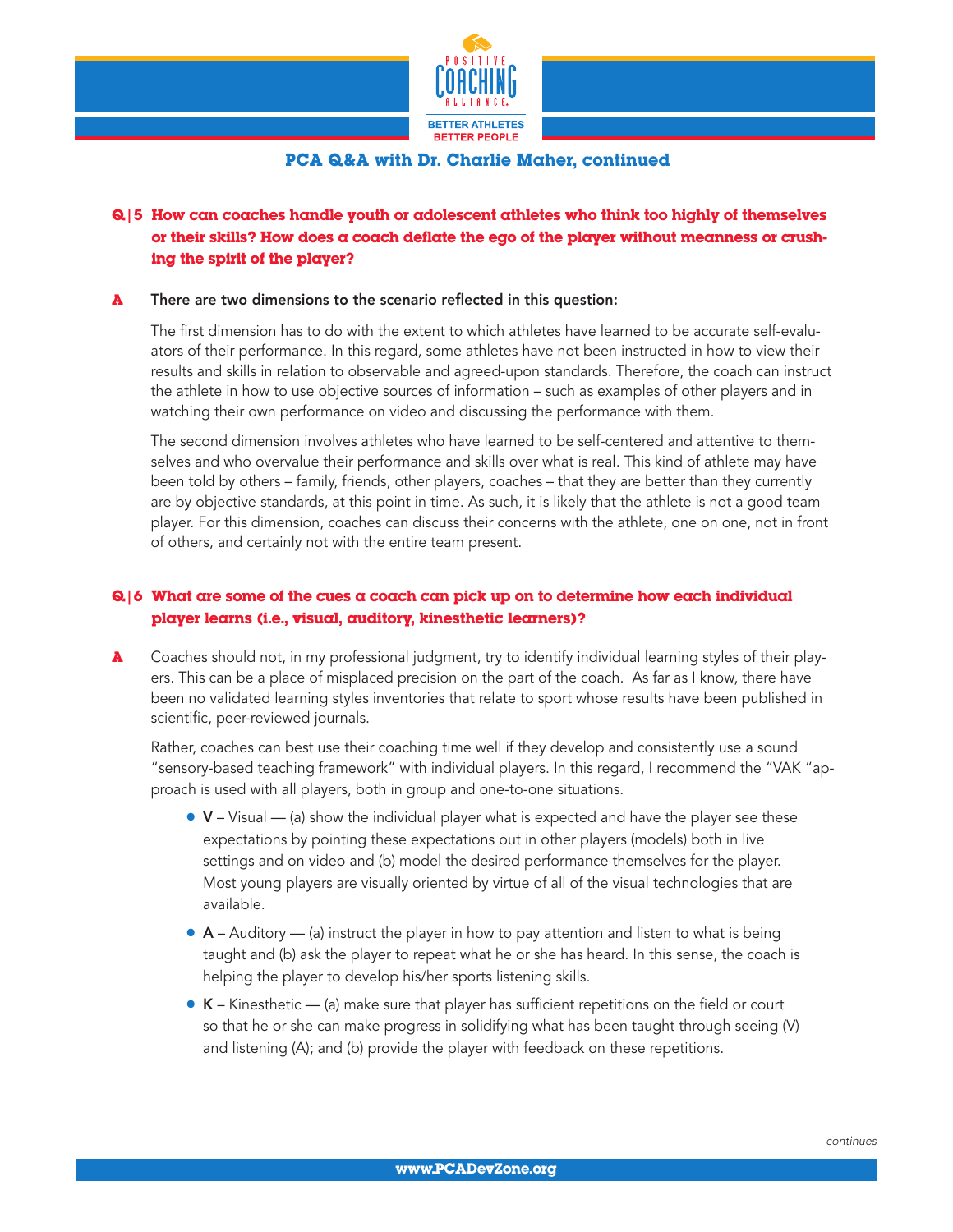

## Q|7 You have talked before about compartmentalizing. Can you explain what that means and how players and coaches can learn to compartmentalize?

**A** Compartmentalizing has to do with being able to keep one's sport separate from the other part of the life whether the individual is an athlete or coach. It means being able to know when it is time to assume the role of a performer and to let go of other things in one's life for that period of time when they are in performance mode. Then, once the practice or game is completed, the athlete (or coach) can let go of their role as a performer and pick up the other roles that they have in their lives such as being a good student, family member, spouse, etc. Based on my psychological testing of athletes and coaches at professional and collegiate levels during the last 30 years, I have found that being effective at compartmentalizing is typically associated with having good self-esteem, which leads to being a good separator.

Players and coaches can learn to be consistent and effective at compartmentalizing in the following way:

- 1. Learn to appreciate that sport is only one part of their lives and, in particular, that other people are in their lives.
- 2. Clarify their values what are the aspects of their lives, beyond sport, that give meaning to them as a person?
- 3. Develop daily routines that will signify when they are in performance mode and when they are in life mode.
- 4. Pay attention to the process of what they are doing, when they are doing it, and do not deal with things that are not in the moment.

### Q|8 What tips do you have for coaches and parents to motivate players to work harder or to try new skills or new mental approaches to trying new skills?

- A There are three elements embedded in the above question. I will address each one separately.
	- I. Setting the conditions so that players who are not putting forth effective effort and intensity can do so.

 As the saying goes, "you can lead a horse to water but you can't make the horse drink it." In this regard, if a player does not appear to be putting forth sufficient emotional intensity and physical effort into developing and improving skills, do not jump the gun and ascribe the problem as being a motivational one.

 Rather, before that kind of judgment is made, the coach can use the questions, listed below, in working with players around their emotional intensity and physical effort. The coach should respond to these questions in the order in which they are presented and address the issue at hand if the question is not answered in the affirmative, before moving onto the next question:

- **Has the player been educated as to what it means and looks like to work hard, with effec**tive energy and effort?
- Has the player been instructed in appropriate mechanics and fundamental skills of the sport?
- Has the player been provided with the "tools" to develop and improve skills, including the use of effective instructional methods and sufficient repetitions?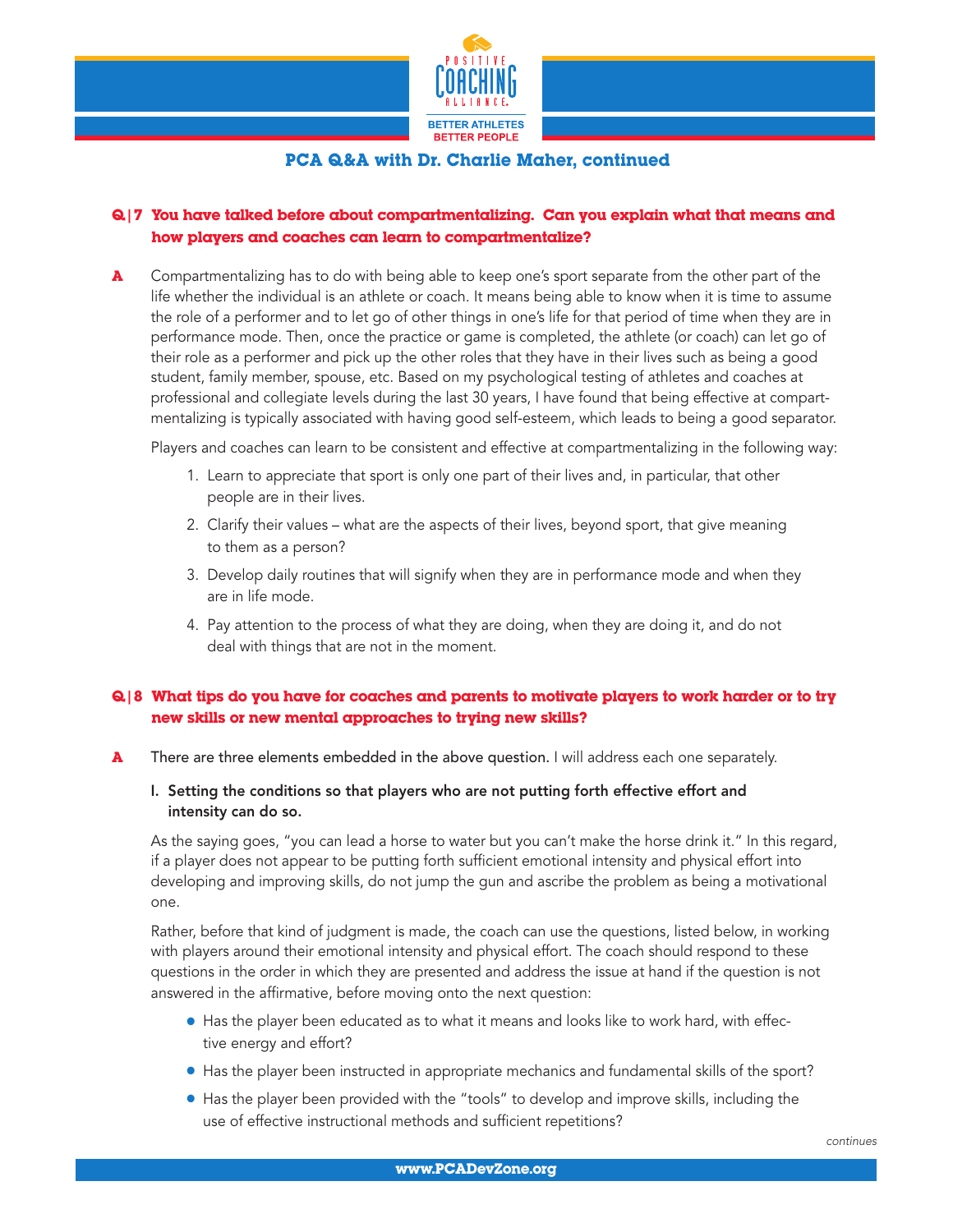

- Has the player been given precise and timely feedback when he or she is practicing and performing with effective emotional intensity and physical effort?
- **I.** Likewise, has the player been provided precise, timely, and supportive feedback when he or she is not practicing and performing with effective emotional intensity and physical effort?
- Has the player's level of emotional intensity and physical effort been discussed with him or her, in a one-to-one meeting, away from other players and staff?
- Has the player been given the opportunity in a one-on-one meeting to express an opinion about his or her level of emotional intensity and physical effort and how the coach and others as well as the player can work to increase emotional intensity and effort?

#### II. Trying new skills.

 In coaching players to engage themselves in the acquisition and development of a new skill, I strongly suggest using the VAK approach with that player.

 Here is a summary of how the VAK approach can be applied by a coach for the skill acquisition and improvement of a player:

- $\bullet$  V Visual The coach should make sure that the player is provided a clear and accurate model of the skill and how the skill is manifested. This model may be a video or the actual demonstration of the skill to be acquired. When doing so, the coach can encourage players to watch and try to see themselves engaging in the skill.
- $\bullet$  A Auditory The coach should discuss the skill to be acquired with the player. As part of the discussion, the coach can emphasize that it will take time for the player to develop the skill and, most importantly, that the staff will work with the player and provide him or her with support and feedback.
- $\bullet$  K Kinesthetic The coach can make sure that there is a plan in place to teach the player how to acquire and develop the new skill. This kind of instructional plan can include specific goals, teaching methods, adequate number of repetitions, and how feedback will be provided to the player in response to the player's demonstration of the skill during practice sessions and actual game performances.

#### III. Using mental approaches in trying and learning new skills.

- 1. Players can be encouraged to recognize that, in order to acquire and develop the new skill, they will feel uncomfortable at first, but if they remain confident, then that discomfort will fade into the background.
- 2. Players can be instructed in how to use visual imagery in order to see themselves performing the skill.
- **3.** Players can be encouraged to focus on the acquisition and development of the skill and not on the results.
- 4. Players should learn how to listen to the feedback that the coach is providing as they are learning the skill.